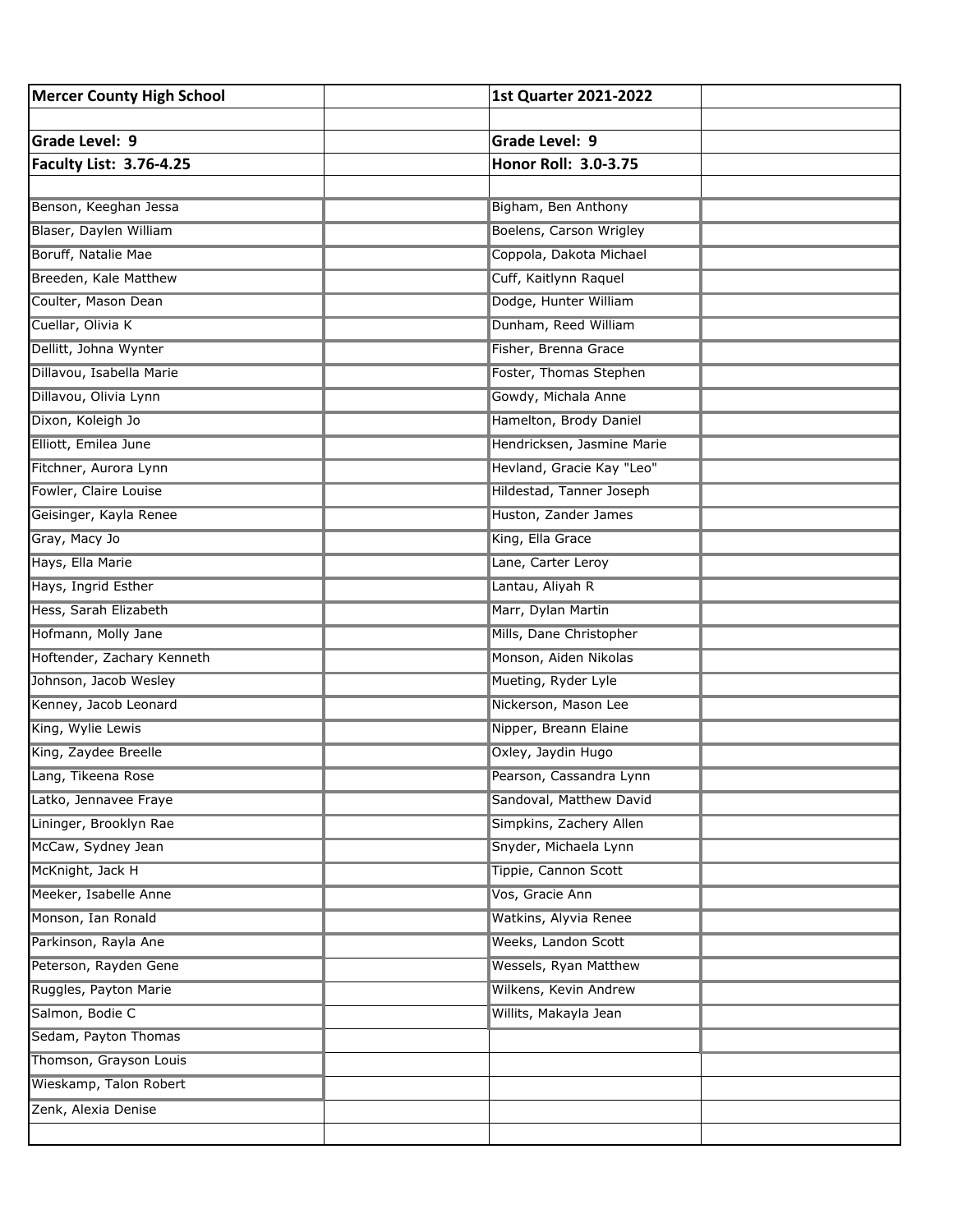| <b>Mercer County High School</b> | <b>1st Quarter 2021-2022</b>                |  |
|----------------------------------|---------------------------------------------|--|
|                                  |                                             |  |
| <b>Grade Level: 10</b>           | Grade Level: 10                             |  |
| <b>Faculty List: 3.76-4.25</b>   | Honor Roll: 3.0-3.75                        |  |
|                                  |                                             |  |
| Arnold, Ezekiel Dale             | Becker, Lexi Rae<br>Coppoia, Payton Michael |  |
| Balmer, Darby Lynn               | Thomas                                      |  |
| Collison, Lucas Benjamin         | Cox, Colby Charles                          |  |
| Colon, Isabel Emrica             | Fleischman, Madison Grace                   |  |
| Davis, Paige Diane               | Fredrickson, William Blake                  |  |
| Dunn, Mikayla Layne              | Garcia, Laura Irinea                        |  |
| Gillespie, Grace Catherine       | Gerber, Karlee Linn                         |  |
| Gray, Kaylee Ann Marie           | Headspeth, Riley Ann                        |  |
| Hammill, Addilyne Lee            | Hofmann, Jude Thomas                        |  |
| Hardin, Keegan Edward            | Kernan, Trevor Lee                          |  |
| Hofmann, Madeline Joy            | Marshall, Davan James                       |  |
| King, Riley Jo                   | Martinez, Nieko Nathaniel                   |  |
| Lamkin, Sydney Marie             | McCoy, Kylie AnMarie                        |  |
| Long, Jevan Alan                 | McDermott, Emily Rose                       |  |
| Marston, Autumn Rylie            | Minteer IV, Lewis Evans                     |  |
| Marston, Brylee Ruth Lynne       | Morrow, Megan Lynn                          |  |
| McKay, Savannah Nicole           | Mosley, Brenton James                       |  |
| McPeek, Gabriella Lynn           | Pollock, Carlos William                     |  |
| Mellgren, Colin Ellsworth        | Retherford, Jacob Michael                   |  |
| Monson, Ethan Hunter             | Scott, Patricia Kaye                        |  |
| Morrison, Samantha Ann           | Sedam, Anthony Allen                        |  |
| Partain Cooper, Sarah Robin      | Sproston, Emerson Kate                      |  |
| Santiago, Sophia Grace           | Sturgill, Corbin David                      |  |
| Schreurs, Hallie Marie           | Swift, Kaytlynn Florene                     |  |
| Simpson, Dominic Van             | Wagner, Caleb Scott                         |  |
| Willits, Joshua Ian              | Westlie, Infinity Lynn                      |  |
|                                  | Yates, Kyle Andrew                          |  |
|                                  |                                             |  |
|                                  |                                             |  |
|                                  |                                             |  |
|                                  |                                             |  |
|                                  |                                             |  |
|                                  |                                             |  |
|                                  |                                             |  |
|                                  |                                             |  |
|                                  |                                             |  |
|                                  |                                             |  |
|                                  |                                             |  |
|                                  |                                             |  |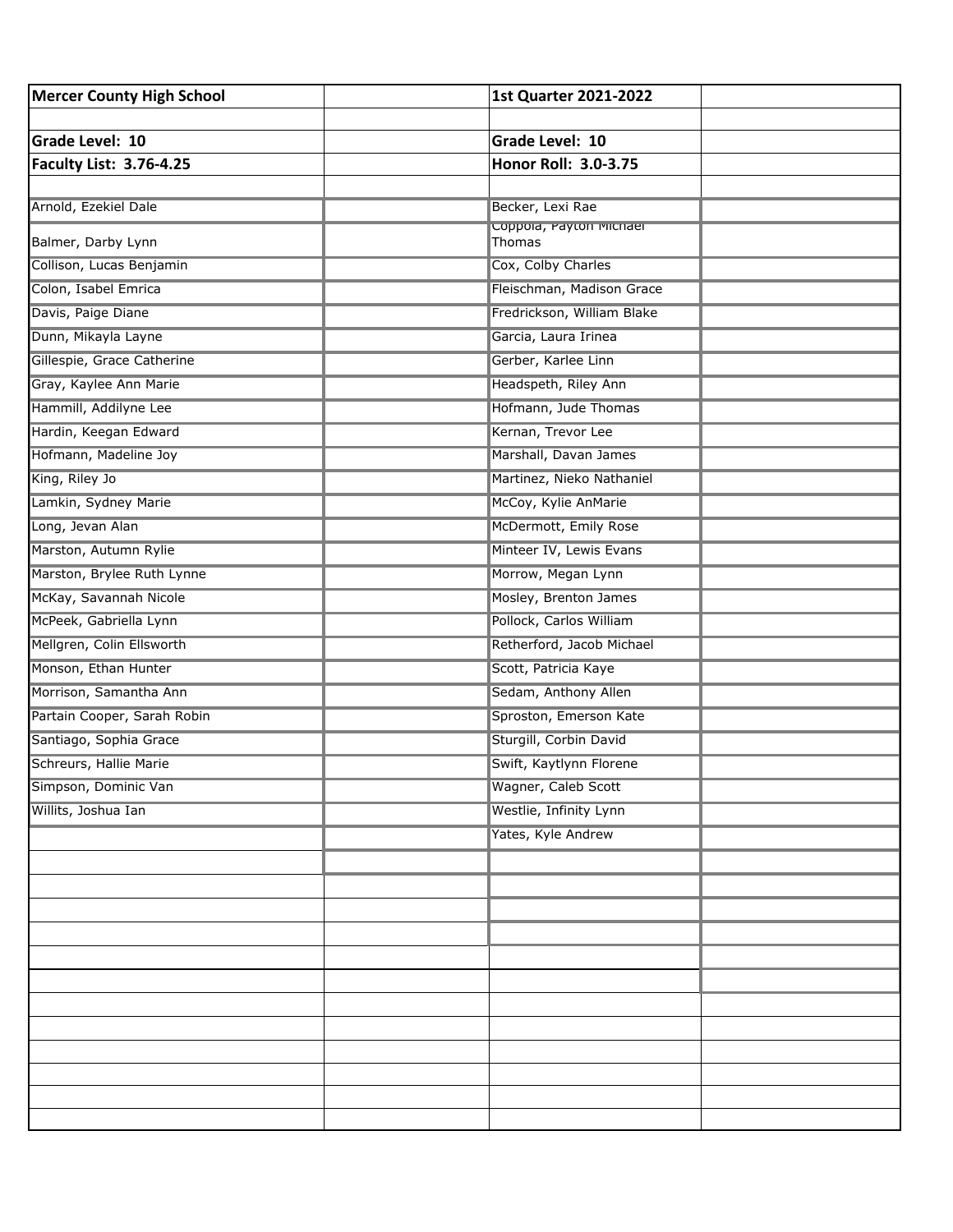| <b>Mercer County High School</b> | <b>1st Quarter 2021-2022</b>    |                          |
|----------------------------------|---------------------------------|--------------------------|
|                                  |                                 |                          |
| Grade Level: 11                  | Grade Level: 11                 |                          |
| <b>Faculty List: 3.76-4.25</b>   | Honor Roll: 3.0-3.75            |                          |
|                                  |                                 |                          |
| Arias, Leila Umare               | Abbadusky, Olivia Paige         | Smith, Emily Renea       |
| Arnold, Lucas Alfred             | Bradley, Wesley Quinton         | Stump, Hunter Lee        |
| Biddle, Shelton Scott            | Dellitt, Javin Willis           | Thomas, Connor Adam John |
| Bigham, Emi Christine            | Eagle, Mason Douglas            | Thurston, Mackenzie Ann  |
| Coulter, Derek Wayne             | Foster, Samantha Jo             | Wadden, Alexander Curtis |
| Duncan, Cael William             | Frieden, Anna Kathryn           | Warren, Jesse Lee        |
| Engle, Blaine Jeffery            | Frieden, Madison Michale        | Weeks, Hunter Ray        |
| Graves, Arianna Marie            | Headley, Tristan Clair          | Wilkerson, Blair Reid    |
| Gray, Megan Danielle             | Heinrichs, Brecken Joseph       | Zenk, Landon James       |
| Heath, Morgan Danielle           | Henry, Isabella Allison         |                          |
| Hoftender, Aubree Ann            | Johnson, Joshua Lee             |                          |
| Johnson, Cody Patrick            | Kellett, Carson Michael         |                          |
| Kelly, Jackson James             | Lloyd, Gracie Culley            |                          |
| King, Kellan Davis               | Lloyd, Sarah Elizabeth          |                          |
| Long, Jackson Paul               | Lopez, Martin Marcos            |                          |
| Miller, Angelina Marie           | Lucas, Matthew Paul             |                          |
| Mueller, Eden Christine          | Maas, Kassandra Nicole "Kassie" |                          |
| Olson, Chase Aden                | Mai, Braxton Lee                |                          |
| Rice, Landon Lucas               | Malcom, Kamie Marie             |                          |
| Rodriguez, Nathaniel Innocente   | Marr, Rylan Marcus              |                          |
| Showalter, Miles Henry Django    | Marshall, Sunni Gabriella Paige |                          |
| Smith, Larry Hunter Lee "Hunter" | Mazzocco, Dillon Jake           |                          |
| Sproston, Dylan Reese            | McIntosh, Malaynie Dawn         |                          |
| Taylor, Tatum Lynn               | Meece III, David Oscar          |                          |
| Townsend, Paige Roylynn          | Monson, Caidel Dawn             |                          |
| Valles Montes, Natalia           | Norton, Drew Aaron              |                          |
| Ward, Amelia Jean                | Paton, Gavin Dominick           |                          |
| Whitenack, Cora Ann              | Relander, Owen Junior           |                          |
| Zheng, Chloe                     | Sedam, Tyler Joey               |                          |
|                                  |                                 |                          |
|                                  |                                 |                          |
|                                  |                                 |                          |
|                                  |                                 |                          |
|                                  |                                 |                          |
|                                  |                                 |                          |
|                                  |                                 |                          |
|                                  |                                 |                          |
|                                  |                                 |                          |